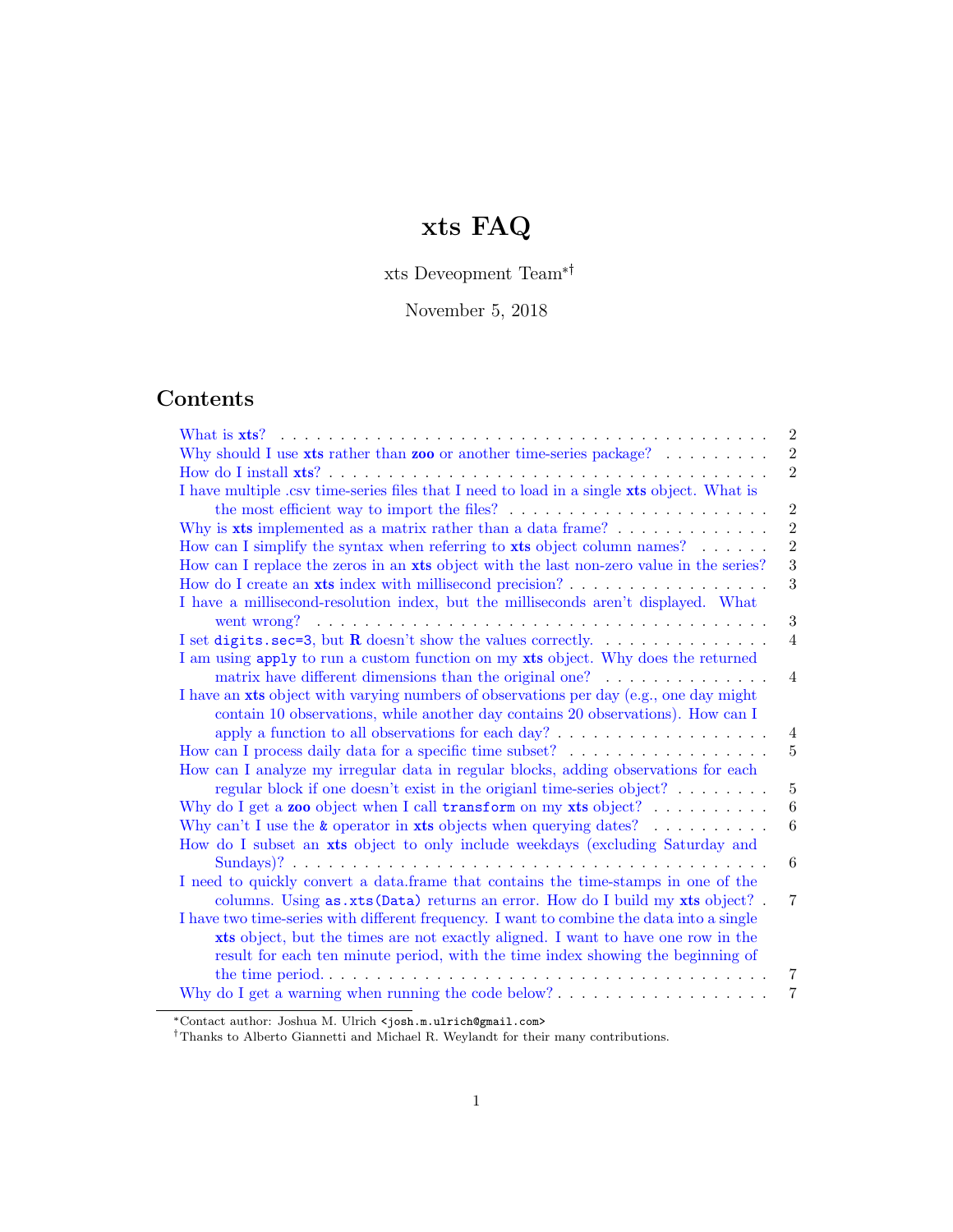### <span id="page-1-0"></span>What is xts?

xts is an R package offering a number of functionalities to work on time-indexed data. xts extends zoo, another popular package for time-series analysis.

### <span id="page-1-1"></span>Why should I use xts rather than zoo or another time-series package?

The main benefit of xts is its seamless compatibility with other packages using different timeseries classes (timeSeries, zoo, ...). In addition, xts allows the user to add custom attributes to any object. See the main xts vignette for more information.

### <span id="page-1-2"></span>How do I install xts?

xts depends on zoo and suggests some other packages. You should be able to install xts and all the other required components by simply calling install.packages('pkg') from the  $R$ prompt.

## <span id="page-1-3"></span>I have multiple .csv time-series files that I need to load in a single xts object. What is the most efficient way to import the files?

If the files have the same format, load them with read.zoo and then call rbind to join the series together; finally, call as xts on the result. Using a combination of lapply and do.call can accomplish this with very little code:

```
> filenames <- c("a.csv", "b.csv", "c.csv")
> sample.xts <- as.xts(do.call("rbind", lapply(filenames, read.zoo)))
```
### <span id="page-1-4"></span>Why is xts implemented as a matrix rather than a data frame?

xts uses a matrix rather than data.frame because:

- 1. xts is a subclass of zoo, and that's how zoo objects are structured; and
- 2. matrix objects have much better performance than data.frames.

# <span id="page-1-5"></span>How can I simplify the syntax when referring to xts object column names?

with allows you to use the colmn names while avoiding the full square brackets syntax. For example:

```
> lm(sample.xts[, "Res"] ~ sample.xts[, "ThisVar"] + sample.xts[, "ThatVar"])
```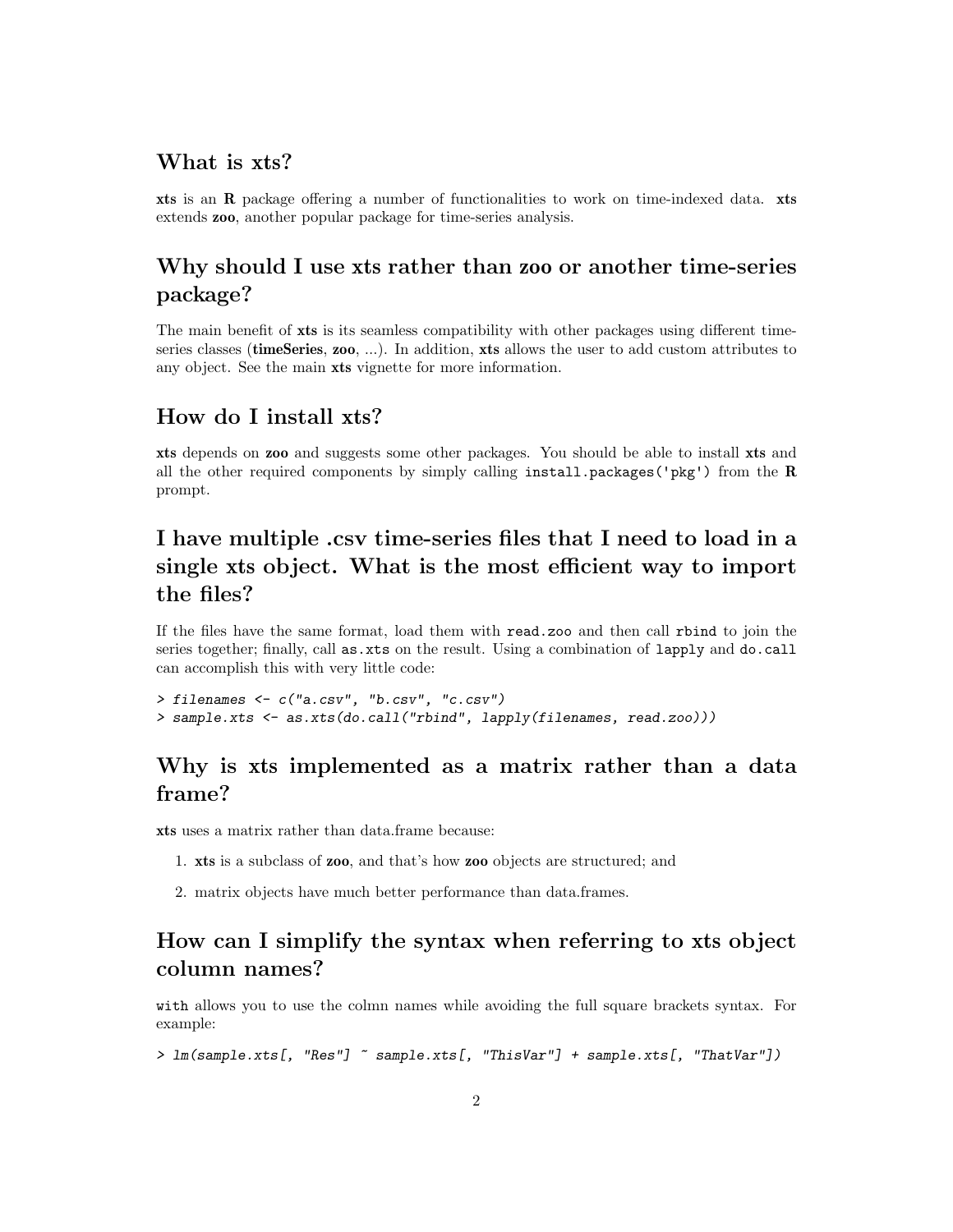can be converted to

```
> with(sample.xts, lm(Res ~ ThisVar + ThatVar))
```
## <span id="page-2-0"></span>How can I replace the zeros in an xts object with the last non-zero value in the series?

Convert the zeros to NA and then use na.locf:

```
> sample.xts <- xts(c(1:3, 0, 0, 0), as.POSIXct("1970-01-01")+0:5)
> sample.xts[sample.xts==0] <- NA
> cbind(orig=sample.xts, locf=na.locf(sample.xts))
                  orig locf
1970-01-01 00:00:00 1 1
1970-01-01 00:00:01 2 2
1970-01-01 00:00:02 3 3
1970-01-01 00:00:03 NA 3
1970-01-01 00:00:04 NA 3
1970-01-01 00:00:05 NA 3
```
### <span id="page-2-1"></span>How do I create an xts index with millisecond precision?

Milliseconds in xts indexes are stored as decimal values. This example builds an index spaced by 100 milliseconds, starting at the current system time:

```
> data(sample_matrix)
> sample.xts <- xts(1:10, seq(as.POSIXct("1970-01-01"), by=0.1, length=10))
```
# <span id="page-2-2"></span>I have a millisecond-resolution index, but the milliseconds aren't displayed. What went wrong?

Set the digits.secs option to some sub-second precision. Continuing from the previous example, if you are interested in milliseconds:

```
> options(digits.secs=3)
> head(sample.xts)
                    [,1]
1970-01-01 00:00:00.0 1
1970-01-01 00:00:00.1 2
1970-01-01 00:00:00.2 3
1970-01-01 00:00:00.3 4
1970-01-01 00:00:00.4 5
1970-01-01 00:00:00.5 6
```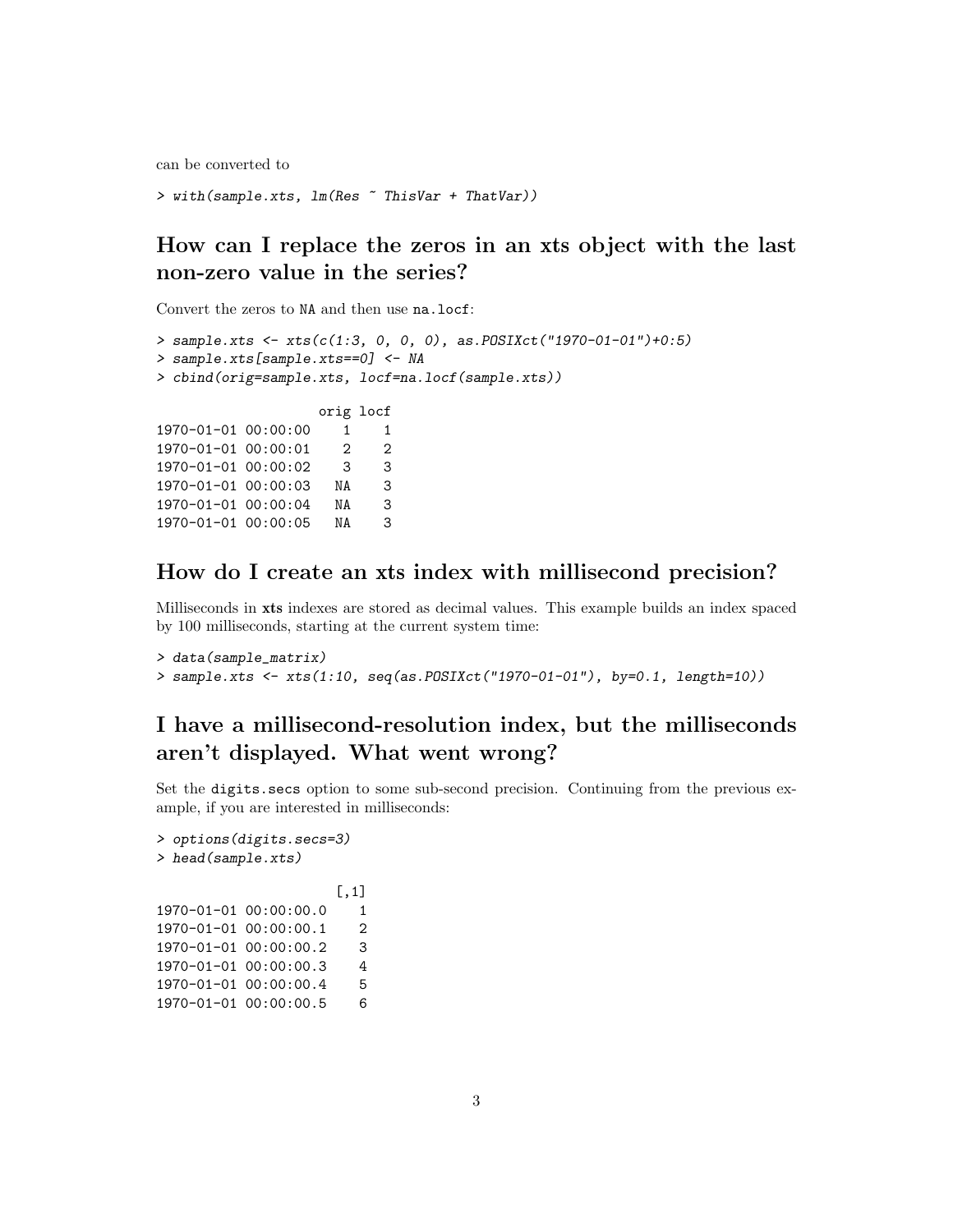#### <span id="page-3-0"></span>I set digits.sec=3, but R doesn't show the values correctly.

Sub-second values are stored with approximately microsecond precision. Setting the precision to only 3 decimal hides the full index value in microseconds and might be tricky to interpret depending how the machine rounds the millisecond (3rd) digit. Set the digits.secs option to a value higher than 3 or convert the date-time to numeric and use print's digits argument, or sprintf to display the full value. For example:

```
> dt <- as.POSIXct("2012-03-20 09:02:50.001")
> print(as.numeric(dt), digits=20)
```

```
[1] 1332234170.0009999275
```

```
> sprintf("%20.10f", dt)
```

```
[1] "1332234170.0009999275"
```
### <span id="page-3-1"></span>I am using apply to run a custom function on my xts object. Why does the returned matrix have different dimensions than the original one?

When working on rows, apply returns a transposed version of the original matrix. Simply call t on the returned matrix to restore the original dimensions:

```
> sample.xts.2 <- xts(t(apply(sample.xts, 1, myfun)), index(sample.xts))
```
<span id="page-3-2"></span>I have an xts object with varying numbers of observations per day (e.g., one day might contain 10 observations, while another day contains 20 observations). How can I apply a function to all observations for each day?

You can use apply.daily, or period.apply more generally:

```
> sample.xts <- xts(1:50, seq(as.POSIXct("1970-01-01"),
   as.POSIXct("1970-01-03")-1, length=50))
> apply.daily(sample.xts, mean)
                        [,1]
1970-01-01 23:30:36.244 13
1970-01-02 23:59:59.000 38
> period.apply(sample.xts, endpoints(sample.xts, "days"), mean)
                        [,1]
1970-01-01 23:30:36.244 13
1970-01-02 23:59:59.000 38
> period.apply(sample.xts, endpoints(sample.xts, "hours", 6), mean)
```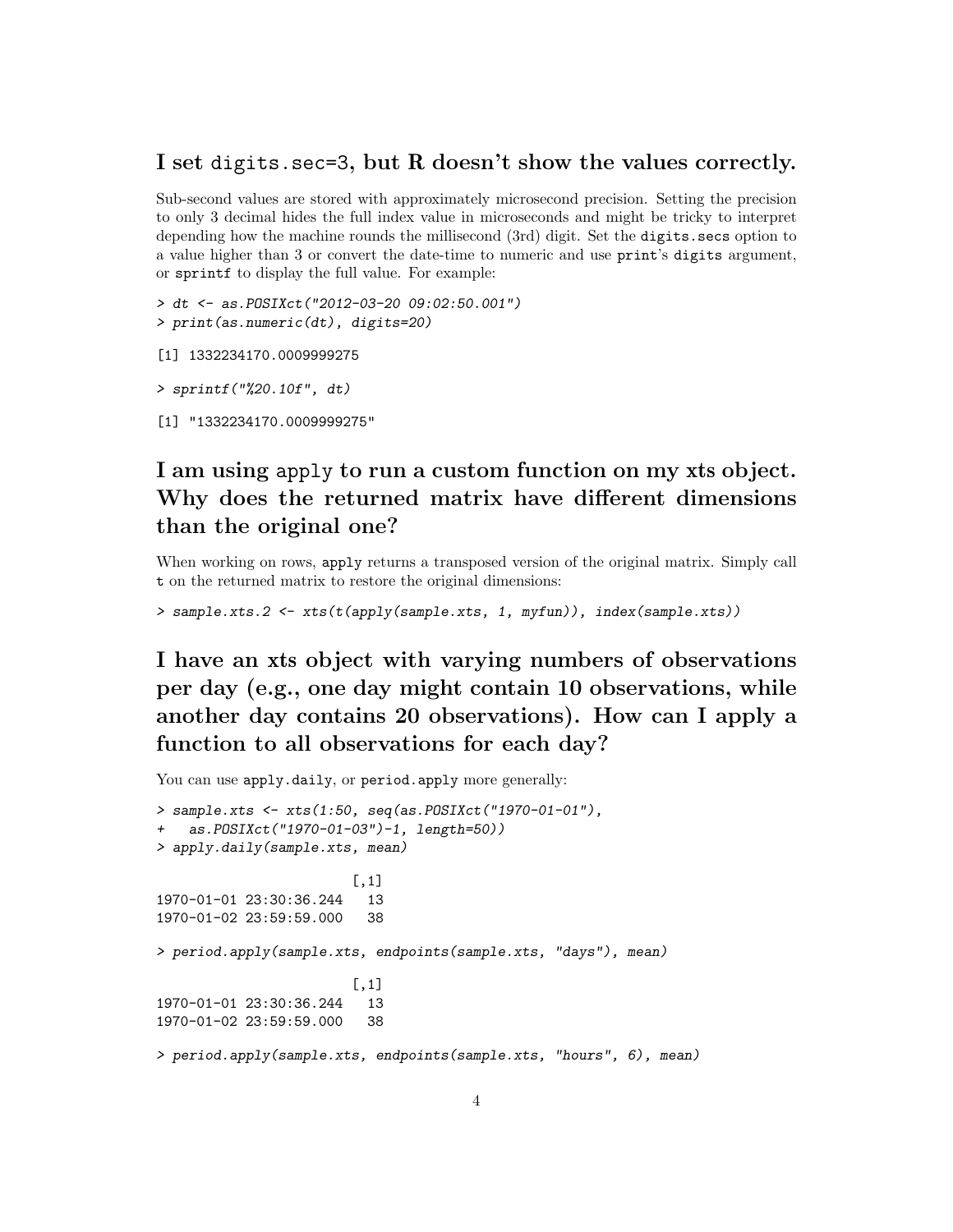```
[,1]
1970-01-01 05:52:39.061 4.0
1970-01-01 11:45:18.122 10.5
1970-01-01 17:37:57.183 16.5
1970-01-01 23:30:36.244 22.5
1970-01-02 05:23:15.306 28.5
1970-01-02 11:15:54.367 34.5
1970-01-02 17:08:33.428 40.5
1970-01-02 23:59:59.000 47.0
```
### <span id="page-4-0"></span>How can I process daily data for a specific time subset?

First use time-of-day subsetting to extract the time range you want to work on (note the leading "T" and leading zeros are required for each time in the range: "T06:00"), then use apply.daily to apply your function to the subset:

> apply.daily(sample.xts['T06:00/T17:00',], mean)

# <span id="page-4-1"></span>How can I analyze my irregular data in regular blocks, adding observations for each regular block if one doesn't exist in the origianl time-series object?

Use align.time to round-up the indexes to the periods you are interested in, then call period.apply to apply your function. Finally, merge the result with an empty xts object that contains all the regular index values you want:

```
> sample.xts <- xts(1:6, as.POSIXct(c("2009-09-22 07:43:30",
+ "2009-10-01 03:50:30", "2009-10-01 08:45:00", "2009-10-01 09:48:15",
    + "2009-11-11 10:30:30", "2009-11-11 11:12:45")))
> # align index into regular (e.g. 3-hour) blocks
> aligned.xts <- align.time(sample.xts, n=60*60*3)
> # apply your function to each block
> count <- period.apply(aligned.xts, endpoints(aligned.xts, "hours", 3), length)
> # create an empty xts object with the desired regular index
> empty.xts <- xts(, seq(start(aligned.xts), end(aligned.xts), by="3 hours"))
> # merge the counts with the empty object
> head(out1 <- merge(empty.xts, count))
                   count
2009-09-22 09:00:00 1
2009-09-22 12:00:00 NA
2009-09-22 15:00:00 NA
2009-09-22 18:00:00 NA
2009-09-22 21:00:00 NA
2009-09-23 00:00:00 NA
> # or fill with zeros
> head(out2 <- merge(empty.xts, count, fill=0))
```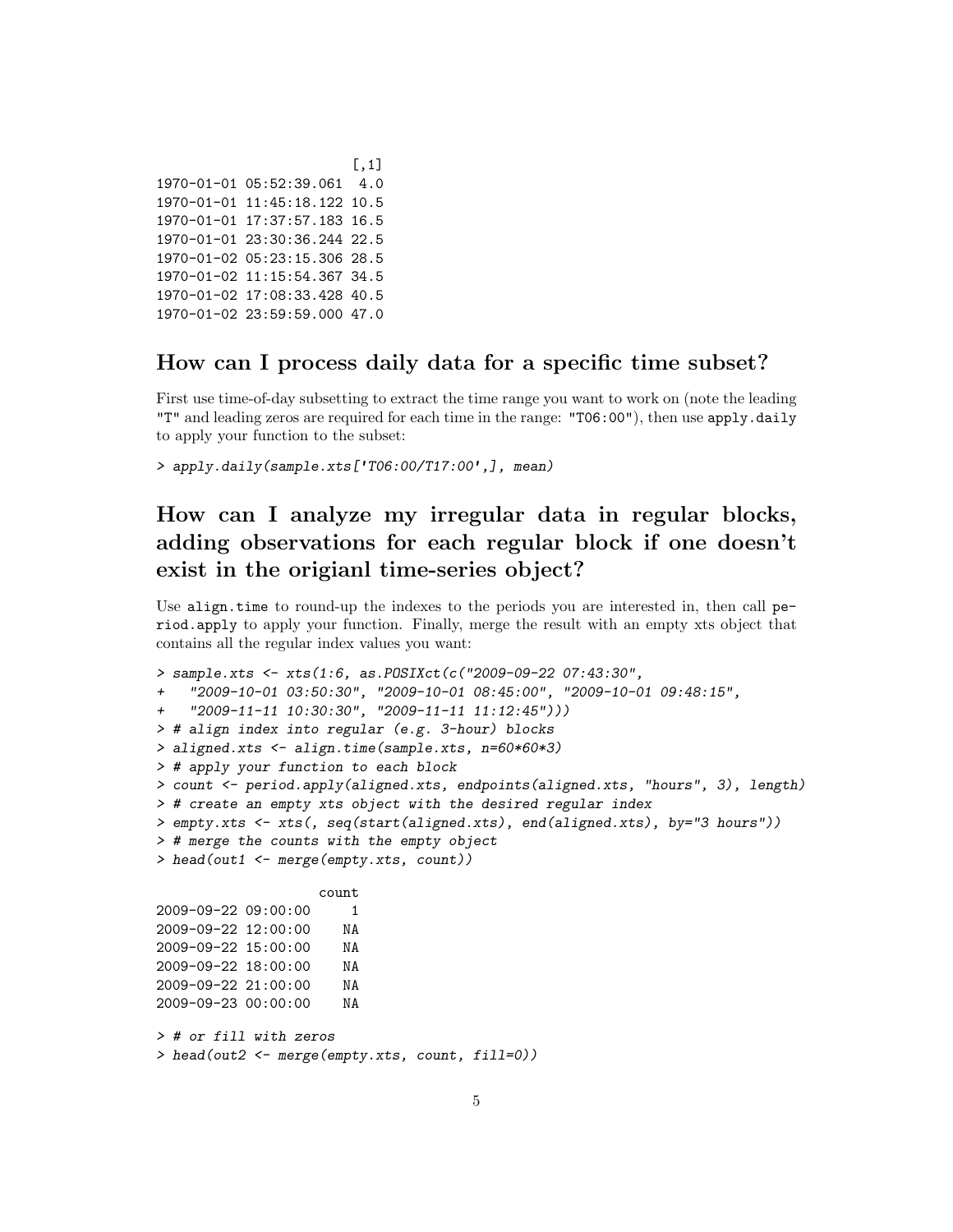|                           | count |
|---------------------------|-------|
| 2009-09-22 09:00:00       | 1.    |
| 2009-09-22 12:00:00       | 0     |
| 2009-09-22 15:00:00       | 0     |
| $2009 - 09 - 22$ 18:00:00 | 0     |
| 2009-09-22 21:00:00       | 0     |
| 2009-09-23 00:00:00       | ∩     |

### <span id="page-5-0"></span>Why do I get a zoo object when I call transform on my xts object?

There's no xts method for transform, so the zoo method is dispatched. The zoo method explicitly creates a new zoo object. To convert the transformed object back to an xts object wrap the transform call in as.xts:

```
> sample.xts <- as.xts(transform(sample.xts, ABC=1))
```
You might also have to reset the index timezone:

```
> indexTZ(sample.xts) <- Sys.getenv("TZ")
```
# <span id="page-5-1"></span>Why can't I use the & operator in xts objects when querying dates?

"2011-09-21" is not a logical vector and cannot be coerced to a logical vector. See ?"&" for details.

xts' ISO-8601 style subsetting is nice, but there's nothing we can do to change the behavior of .Primitive("&"). You can do something like this though:

```
> sample.xts[sample.xts$Symbol == "AAPL" & index(sample.xts) == as.POSIXct("2011-09-21"),]
or:
```

```
> sample.xts[sample.xts$Symbol == "AAPL"]['2011-09-21']
```
# <span id="page-5-2"></span>How do I subset an xts object to only include weekdays (excluding Saturday and Sundays)?

Use .indexwday to only include Mon-Fri days:

```
> data(sample_matrix)
> sample.xts <- as.xts(sample_matrix)
> wday.xts <- sample.xts[.indexwday(sample.xts) %in% 1:5]
> head(wday.xts)
              Open High Low Close
2007-01-02 50.03978 50.11778 49.95041 50.11778
```
2007-01-03 50.23050 50.42188 50.23050 50.39767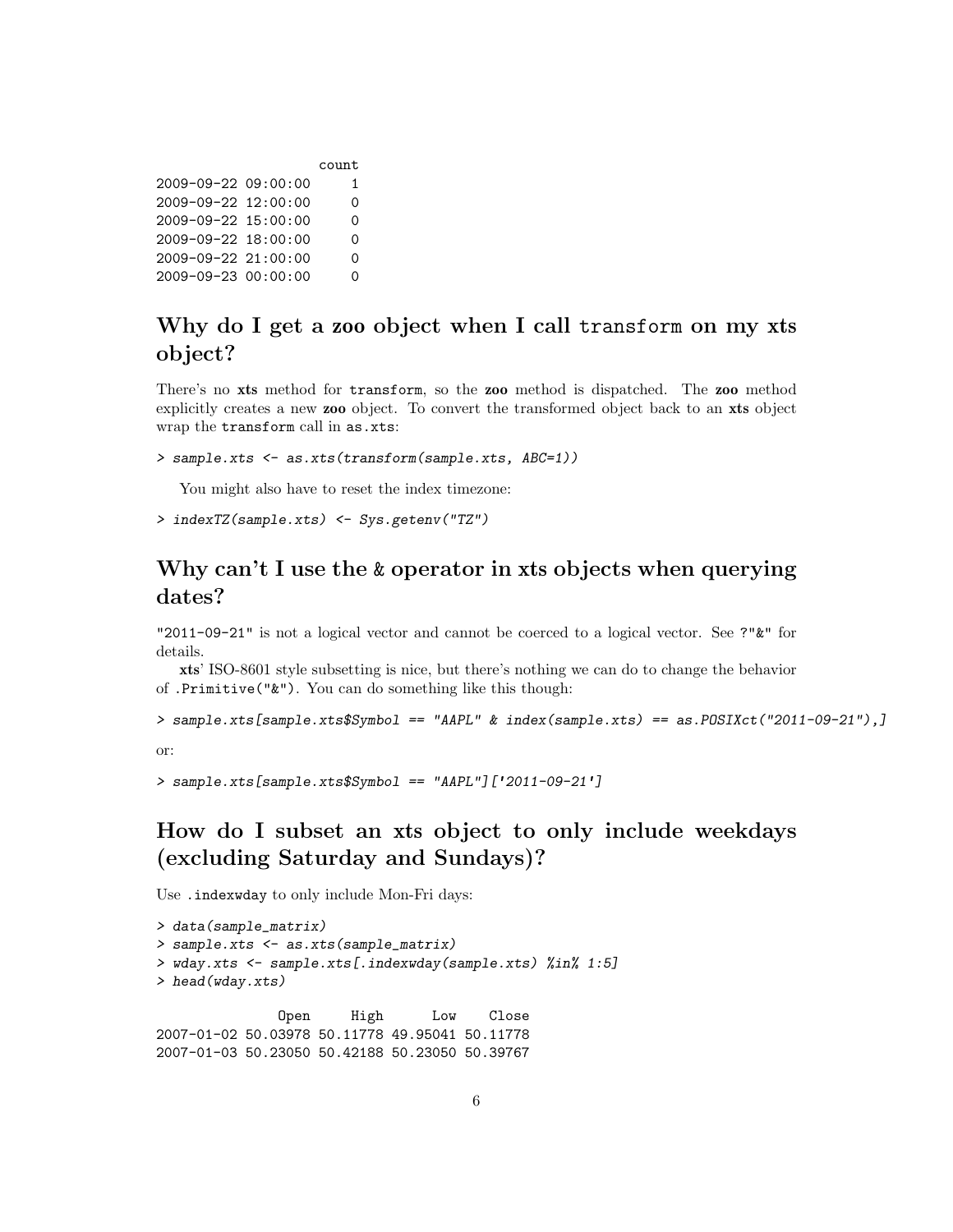```
2007-01-04 50.42096 50.42096 50.26414 50.33236
2007-01-05 50.37347 50.37347 50.22103 50.33459
2007-01-08 50.03555 50.10363 49.96971 49.98806
2007-01-09 49.99489 49.99489 49.80454 49.91333
```
# <span id="page-6-0"></span>I need to quickly convert a data.frame that contains the time-stamps in one of the columns. Using as.xts(Data) returns an error. How do I build my xts object?

The as.xts function assumes the date-time index is contained in the rownames of the object to be converted. If this is not the case, you need to use the xts constructor, which requires two arguments: a vector or a matrix carrying data and a vector of type Date, POSIXct, chron, . . . , supplying the time index information. If you are certain the time-stamps are in a specific column, you can use:

```
> Data <- data.frame(timestamp=as.Date("1970-01-01"), obs=21)
> sample.xts <- xts(Data[,-1], order.by=Data[,1])
```
If you aren't certain, you need to explicitly reference the column name that contains the timestamps:

```
> Data <- data.frame(obs=21, timestamp=as.Date("1970-01-01"))
> sample.xts <- xts(Data[,!grepl("timestamp",colnames(Data))],
   order.by=Data$timestamp)
```
<span id="page-6-1"></span>I have two time-series with different frequency. I want to combine the data into a single xts object, but the times are not exactly aligned. I want to have one row in the result for each ten minute period, with the time index showing the beginning of the time period.

align.time creates evenly spaced time-series from a set of indexes, merge ensure two timeseries are combined in a single xts object with all original columns and indexes preserved. The new object has one entry for each timestamp from both series and missing values are replaced with NA.

```
> x1 <- align.time(xts(Data1$obs, Data1$timestamp), n=600)
> x2 <- align.time(xts(Data2$obs, Data2$timestamp), n=600)
> merge(x1, x2)
```
### <span id="page-6-2"></span>Why do I get a warning when running the code below?

```
> data(sample_matrix)
> sample.xts <- as.xts(sample_matrix)
> sample.xts["2007-01"]$Close <- sample.xts["2007-01"]$Close + 1
```